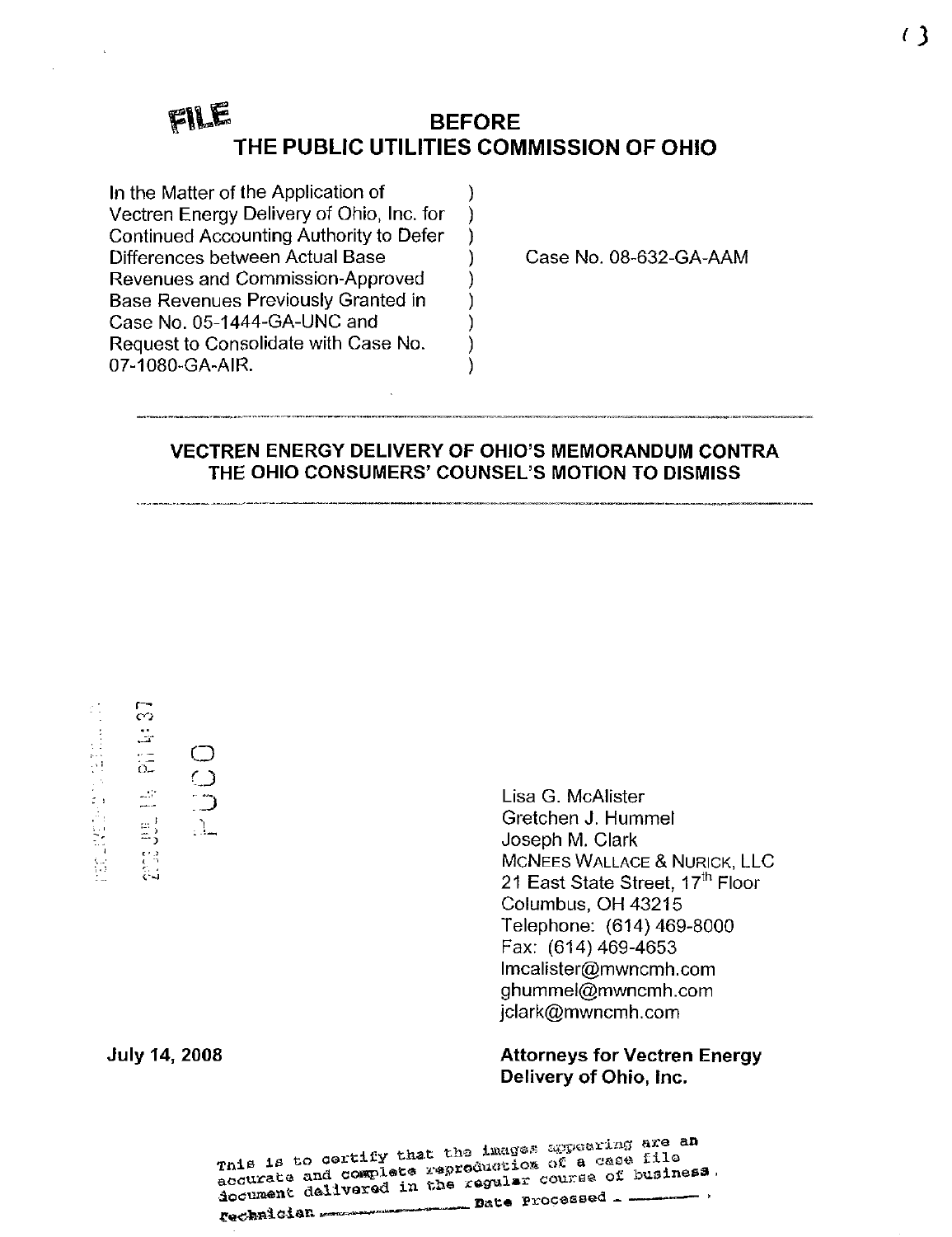# BEFORE THE PUBLIC UTILITIES COMMISSION OF OHIO

 $\mathcal{Y}$ )

 $\mathcal{Y}$ ì

In the Matter of the Application of Vectren Energy Delivery of Ohio, Inc. for Continued Accounting Authority to Defer Differences between Actual Base Revenues and Commission-Approved Base Revenues Previously Granted In Case No. 05-1444-GA-UNC and Request to Consolidate with Case No. 07-1080-GA-AIR.

Case No. 08-632-GA-AAM

#### MEMORANDUM CONTRA OCC'S MOTION TO DISMISS

### I. INTRODUCTION

On May 23, 2008, Vectren Energy Delivery of Ohio, Inc. ("VEDO") filed an application ("Application") in this case requesting the approval of the Public Utilities Commission of Ohio ("Commission") for continued accounting authority to defer differences between actual base revenues and Commission-approved base revenues, as previously authorized in Case No. 05-1444-GA-UNC ("Case No. 05-1444"), until resolution of VEDO's pending request to increase rates in Case No. 07-1080-GA-AIR. On June 27, 2008, the Office of the Ohio Consumers' Counsel ("OCC") filed a Motion to Dismiss ("Motion to Dismiss") the Application.

OCC argues that VEDO's Application should be dismissed for four reasons: 1) the Application is an increase in rates that is prohibited under Ohio law; 2) if approved, VEDO would be able to continue its unlawful alternative regulation plan while remaining subject to rate of return regulation in violation of R.C. 4929.01(A); 3) the doctrine of res judicata precludes VEDO from "overturning the Commission's Supplemental Opinion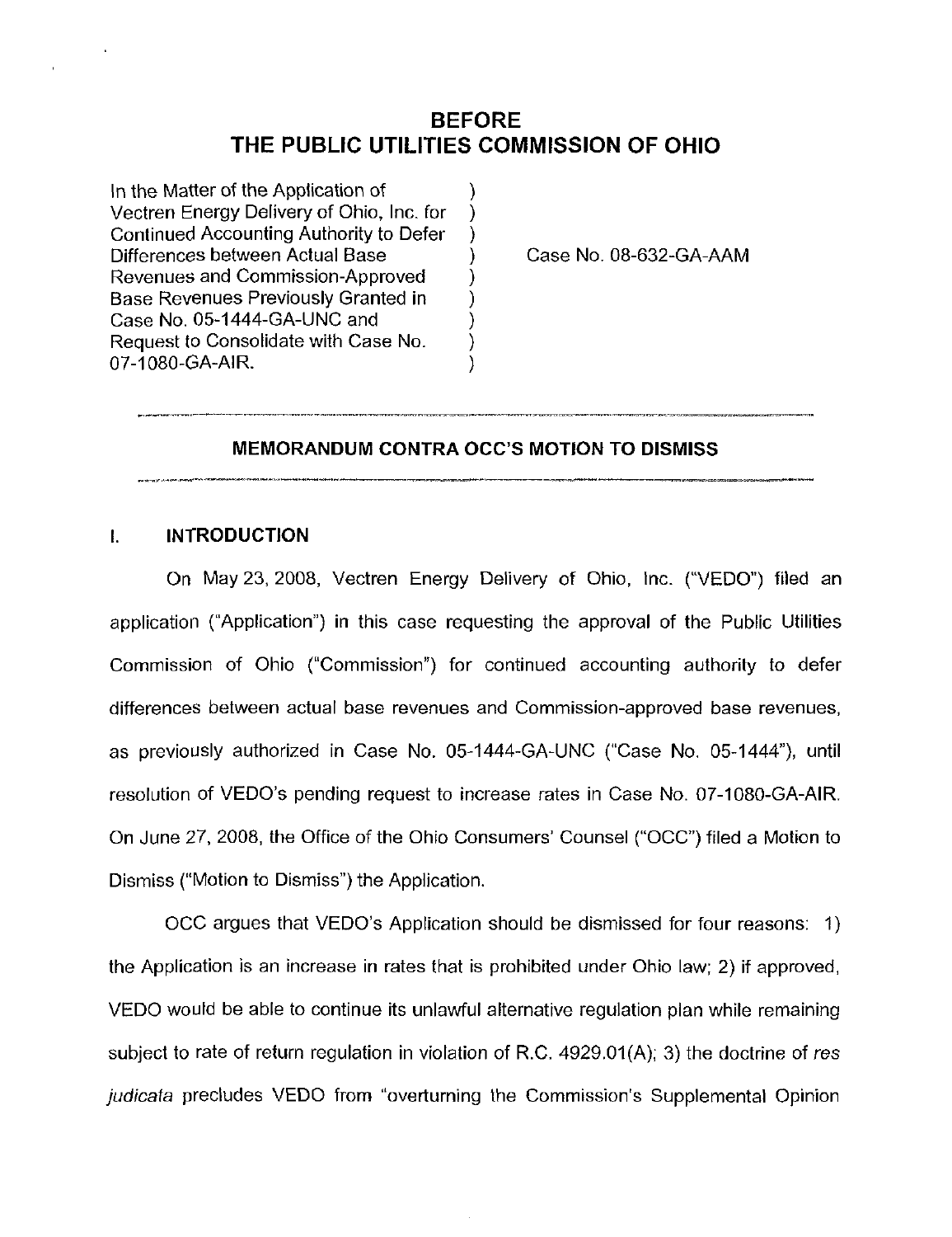and Order which permitted the deferral accounting only through September 30, 2008"; and, 4) VEDO failed to file an application for rehearing within 30 days of the June 27, 2007 Supplemental Opinion and Order in Case No. 05-1444, which set the deferral period. The Commission should deny OCC's Motion to Dismiss.

In addition to considering the sound legal reasons discussed below for rejecting OCC's claims, the Commission should not overlook the policy reasons for denying OCC's Motion to Dismiss. Recently enacted Amended Substitute Senate Bill 221 ("SB 221") incorporates into Ohio's state policy the promotion of the "alignment of natural gas company interests with consumer interest in energy efficiency and energy conservation."<sup>1</sup> Both the Commission and OCC are statutorily obligated to adhere to Ohio's state policy when carrying out their respective duties. $<sup>2</sup>$  OCC previously asserted</sup> that it is important to adopt regulatory policies that work to align the interests of utilities and customers in favor of energy conservation and efficiency programs, yet Its position in this case is contrary to this objective of Ohio's state policy. Granting OCC's Motion to Dismiss would be contrary to Ohio's state policy, be unfair<sup>3</sup> to VEDO and, as importantly perhaps, set back the progress achieved thus far in helping customers get better value for their energy dollar.

 $<sup>1</sup>$  Section 4929.02(A)(12), Revised Code (as amended by SB 221).</sup>

 $2$  Section 4929.02(B), Revised Code (as amended by SB 221).

 $3$  VEDO moved forward and utilized shareholder dollars to fund the conservation program described in the Amended Stipulation and Recommendation approved by the Commission its Supplemental Opinion and Order in Case No. 05-1444. Case No. 05-1444, Supplemental Opinion and Order at 5 (June 27, 2007). Due to the timing of the issuance of the Staff Report in VEDO's current rate case, as well as other factors, the rate case may not be resolved by a final order prior to the September 30, 2008 end date of the accounting authority established in Case No. 05-1444. Granting OCC's Motion would deny VEDO the ability to obtain the benefit that the Commission approved in exchange for VEDO's conservation program funding commitment.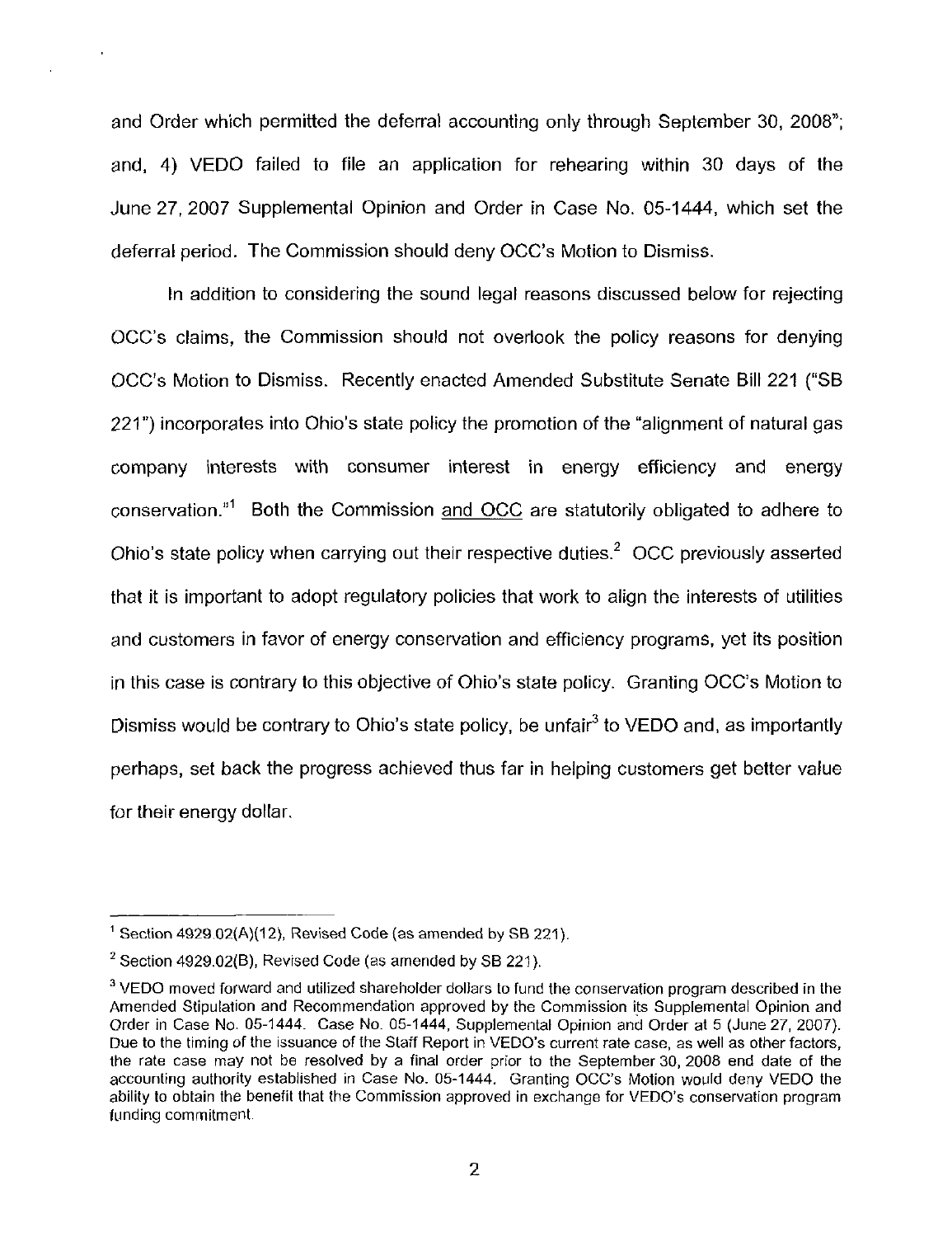#### II. ARGUMENT

#### A. VEDO's Application does not seek, nor will it cause, a rate increase.

VEDO's Application does not seek an increase in rates; it merely seeks a continuation of the accounting authority originally authorized In Case No. 05-1444. The Commission rejected OCC's similar arguments in Case No. 05-1444 and should do so yet again in this case. $<sup>4</sup>$ </sup>

The Commission has long recognized the distinction between accounting practices under Section 4905.13, Revised Code, and the ratemaking provisions in Chapter 4909, Revised Code.<sup>5</sup> A deferral is an accounting procedure that is not governed by the ratemaking statutes.® A Commission grant of deferral authority affords the recipient the opportunity to record costs so that they may be properly reflected in future rates and charges subject to the Commission's review and subsequent action. It does not guarantee recovery of those costs or revenues. The legal issue raised by OCC is well-settled - deferral accounting does not equal a rate increase nor does it implicate the statutory ratemaking provisions. $<sup>7</sup>$ </sup>

OCC's own pleadings and positions recognize this point of law and undermine its Motion to Dismiss. For example, OCC's Motion to Intervene in Case No. 05-1444 recognized that any resulting rate impacts stemming from the accounting authority requested by VEDO would be dealt with in a "subsequent" proceeding. $<sup>8</sup>$  OCC also</sup>

 $^4$  Case No. 05-1444, Entry on Rehearing at 8 (February 28, 2007); Case No. 05-1444, Supplemental Opinion and Order at 25-26 (June 27, 2007).

 $<sup>5</sup>$  Case No. 05-1444, Entry on Rehearing at 8 (February 28, 2007).</sup>

 $6$  Consumers' Counsel v. Pub. Util. Comm., 4 Ohio St.3d 111, 115 (1983).

 $^7$  Id.

 $8$  Case No. 05-1444, Motion to Intervene and Motion to Establish Procedural Process of the Ohio Consumers' Counsel at 1 (December 14, 2005). OCC also admitted, in another Commission proceeding,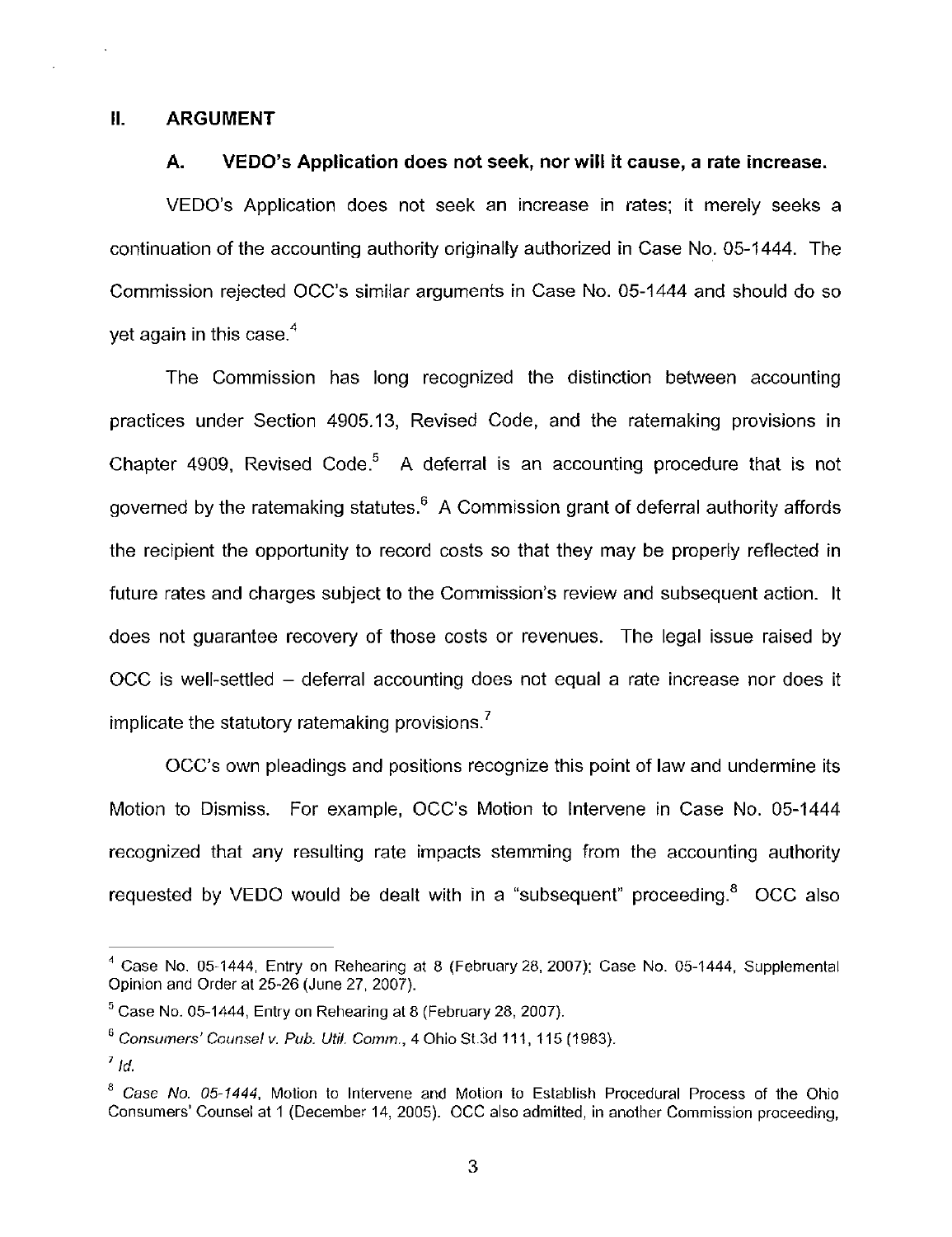signed an April 10, 2006 Stipulation and Recommendation ("April 2006 Stipulation") in Case No. 05-1444 which contained the same accounting authority ultimately approved by the Commission in its Supplemental Opinion and Order.<sup>9</sup> The Commission recognized this fact in its Supplemental Opinion and Order, noting that the January 12, 2007 Stipulation and Recommendation ("January 2007 Stipulation") was the same as the April 2006 Stipulation (except for differences in demand side management and conservation programs) and that every party, including OCC, represented to the Commission that the April 2006 Stipulation did not violate any important regulatory practices or principles.<sup>10</sup> Finally, in a Memorandum Contra to a VEDO Application for an Interlocutory Appeal, OCC recognized that the accounting implemented by VEDO "is in reality a mere tracking mechanism" and concluded there is "no financial consequence to the current tracking."<sup>11</sup>

Moreover, approval of VEDO's Application to continue the deferrals will not exacerbate an unlawful retroactive rate increase. OCC claims that "[t]he effect of continuing the deferrals is that rates set in Vectren's current rate case will be

that accounting authority does not equate to a rate increase. In 2001, Columbia Gas of Ohio ("COH") asked for permission to defer bad-debt costs related to a Commission moratorium on the disconnection of residential gas or electric service during the winter of 2001. In that case, OCC encouraged the Commission to state that a Commission grant of accounting authority permitted COH "to defer certain items for booking purposes only" and that "the ratemaking treatment would be made by the Commission within the context of COH's next base rate case." In the Matter of the Application of Columbia Gas of Ohio, Inc. for Authority to Modify its Current Accounting Procedures for its Costs in Implementing the Commission's Moratorium on the Disconnection of Utility Service, Case No. 01-3278-GA-AAM, The Ohio Consumers' Counsel's Motion to Intervene and Motion to Disapprove Application, or, in the Alternative, Motion to Modify the Application at 5 (December 28, 2001).

 $^9$  Case No. 05-1444, Stipulation and Recommendation at 7-8 (April 10, 2006).

 $^{10}$  Case No. 05-1444, Supplemental Opinion and Order at 23 (June 27, 2007).

 $11$  Case No. 05-1444, Entry on Rehearing at 8 (February 28, 2007); Case No. 05-1444, Commission Entry at 3 (January 10, 2007).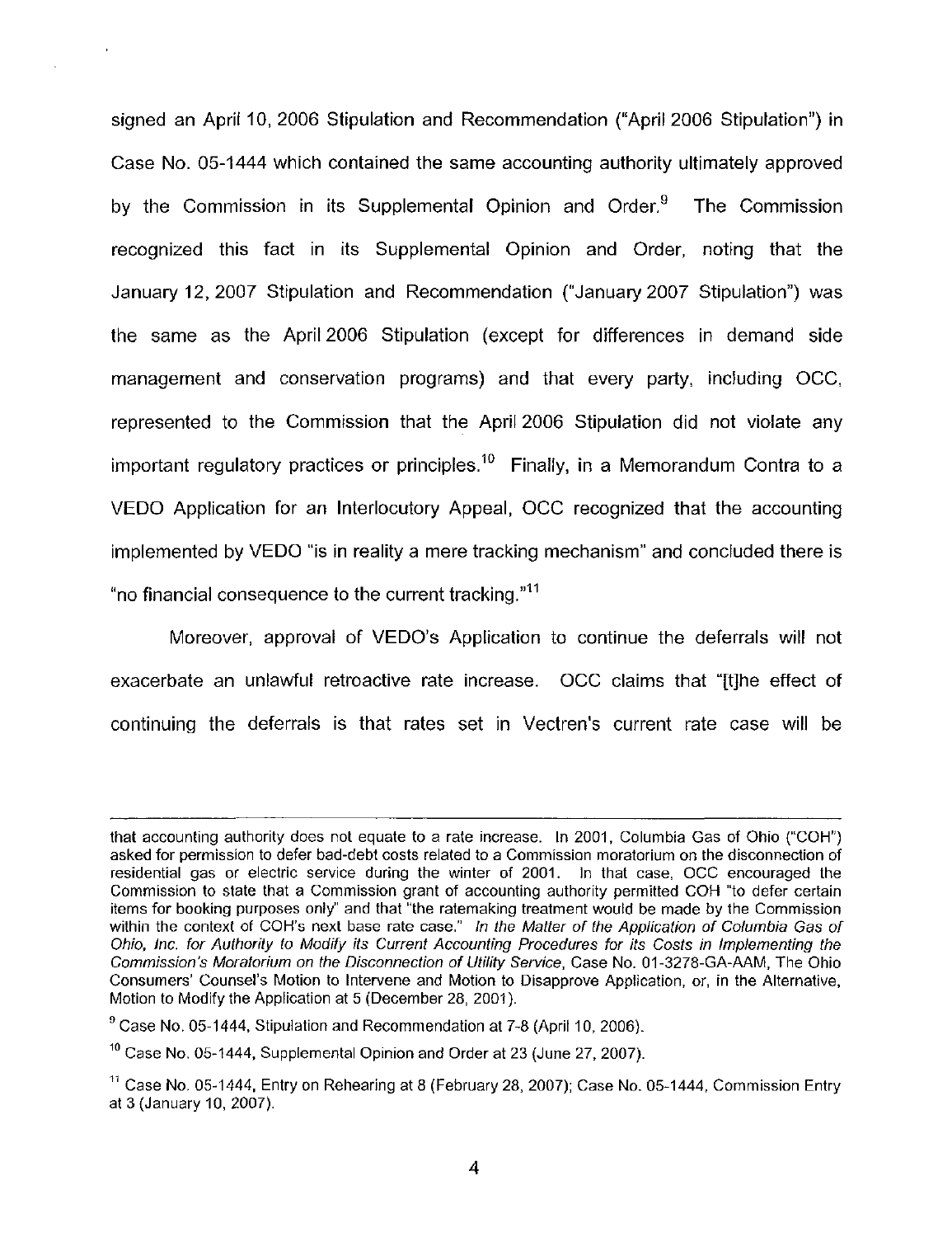retroactively increased to customers." $^{12}$  Approval of the Application will not permit VEDO, in its rate case, to institute an illegal retroactive rate increase. As indicated in the January 2007 Stipulation approved in the Commission's Supplemental Opinion and Order, the Sales Reconciliation Rider ("SRR") simply provides VEDO with a fair, just, and reasonable opportunity to collect the base rate revenue requirement established by the Commission in VEDO's 2004 base rate case in accordance with a fundamental objective of regulation and "does not constitute an increase in rates"<sup>13</sup>. "The Commission has already determined that these revenues are required for VEDO to earn a fair and reasonable rate of return."<sup>14</sup> An extension of the deferral authority cannot amount to an unlawful retroactive rate increase if the SRR did not and will not cause a rate increase in the first place.

OCC's argument has no merit in law or fact and the Commission should deny OCC's Motion to Dismiss.

# B. The Commission possesses the authority to approve VEDO's Application. Approval of the continued accounting authority VEDO seeks will not contravene Ohio's alternative regulation and rate of return statutes.

OCC's claim that the Commission does not have the authority to approve VEDO's Application because it would continue the illegal simultaneous operation of alternative and traditional regulation<sup>15</sup> is incorrect and has already been addressed and

 $12$  Motion to Dismiss at 4-5 (June 27, 2008).

<sup>&</sup>lt;sup>13</sup> Case No. 05-1444, Stipulation and Recommendation at 10 (January 12, 2007); Case No. 05-1444, Supplemental Opinion and Order at 19 (June 27, 2007).

<sup>&</sup>lt;sup>14</sup> Case No. 05-1444, Supplemental Opinion and Order at 19 (June 27, 2007) (citing In the Matter of Vectren Energy Delivery of Ohio, Inc. for Authority to Amend its Filed Tariffs to Increase the Rates and Charges for Gas Service and Related Matters, Case Nos. 04-571, et ai. Opinion and Order at 16 (April 13,2005).

<sup>^^</sup> Motion to Dismiss at 6-9 (June 27, 2008).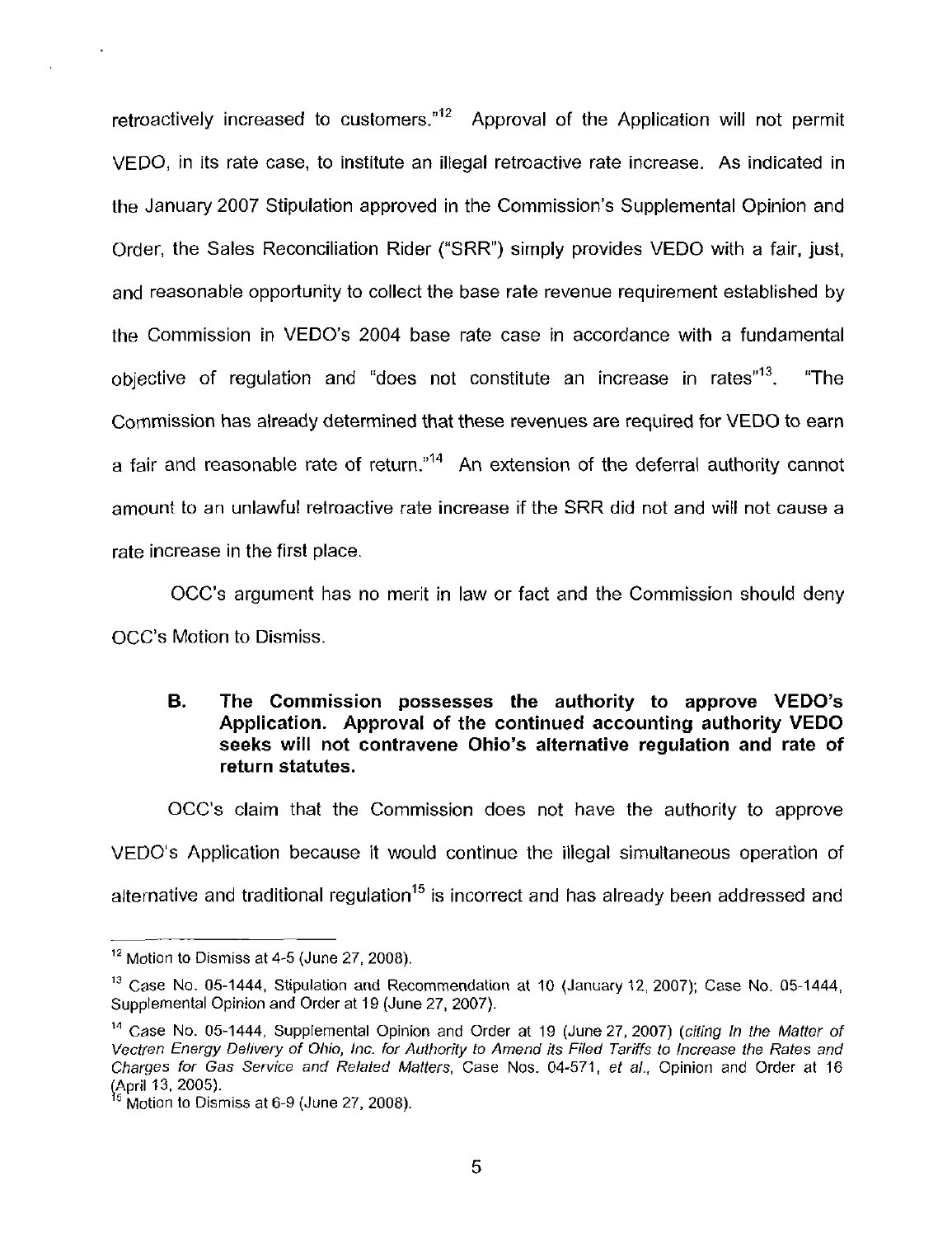rejected by the Commission. Nonetheless, VEDO will once more address OCC's incorrect assertions.

OCC's narrow view that the Commission may not allow a utility to implement an alternative regulatory framework while remaining subject to traditional regulation under Section 4909.15, Revised Code, is wrong because, as the Commission previously held, Sections 4909.15 and 4929.05, Revised Code, are not mutually exclusive.<sup>16</sup> In its Supplemental Opinion and Order in Case No. 05-1444, the Commission highlighted the broad definition of alternative rate plan, finding that Section 4929.05 vests it with broad discretion, including the ability to approve a mechanism such as the  $SRR$ <sup>17</sup> Further, the recent revisions to Chapter 4929, Revised Code, as a result of SB 221, explicitly confirm the Commission's already-existing authority to utilize its alternate ratemaking authority to approve and implement a "revenue decoupling mechanism. $n^{18}$  This legislative language is not a new expansion of the Commission's authority, but rather a corroboration of the Commission's already-existing power under current law to approve alternate rate plans. $19$ 

OCC has again attempted to support its claim with a telephone case based on statutes not applicable to VEDO's Application. $20$  The 2004 Cincinnati Bell Telephone case cited by OCC Is largely analogous to Section 4929.04, Revised Code, which is applicable only in circumstances in which natural gas companies seek alternative

 $<sup>16</sup>$  Case No. 05-1444, Supplemental Opinion and Order at 27 (June 27, 2007); Case No. 05-1444, Entry</sup> on Rehearing at 5-6 (February 28, 2007).

 $^{17}$  Case No. 05-1444, Supplemental Opinion and Order at 27 (June 27, 2007).

 $^{18}$  Sections 4929.01(O) and 4929.051, Revised Code (as amended by SB 221).

<sup>&</sup>lt;sup>19</sup> Section 4929.051, Revised Code (as amended by SB 221).

<sup>&</sup>lt;sup>20</sup> Motion to Dismiss at 8-9 (June 27, 2008), citing In the Matter of the Application of Cincinnati Bell Telephone Company for Approval of an Alternative Form of Regulation Pursuant to Chapter 4901:1-4, Telephone Company for Approval of an Alternative Form of Regulation Pursuant to Chapter 4901:1-4, Ohio Administrative Code, Case No. 04-720-TP-ALT, Finding and Order at 13 (June 30, 2004).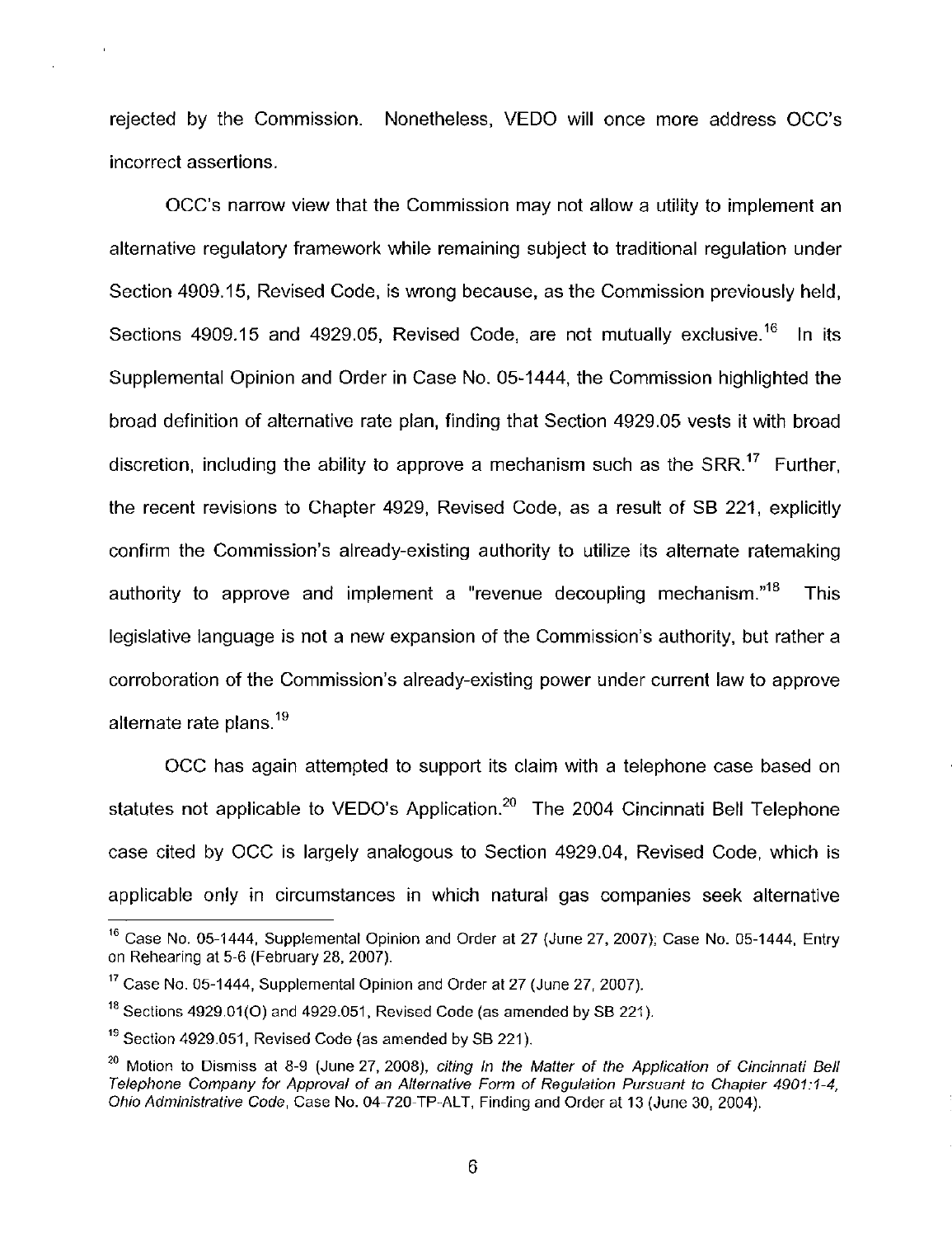regulation for commodity or ancillary services. VEDO's Application in Case No. 05-1444 sought alternative regulation for neither type of services, in fact, in Case No. 05-1444, VEDO did not propose to establish rates by a method different from that of Section 4909.15, Revised Code, but assumed that method as applied in Case No. 04-571-GA-AIR. As in Case No. 05-1444, OCC has cited no applicable statutory provisions to prove its claim. $21$ 

 $\bar{\textbf{z}}$ 

While the Commission's traditional determination of a reasonable revenue requirement for a utility is fairly explicitly dictated by Section 4909.15, Revised Code, there are no explicit statutory prescriptions for designing rates and charges to provide a utility with a reasonable opportunity to recover its authorized revenue requirement. The Commission possesses the authority to approve a rate design mechanism the purpose of which is simply to provide VEDO a reasonable opportunity to collect the revenue requirement found reasonable by the Commission in its most recent rate case.

OCC's assertions are not supported by Ohio law or Commission precedent. Ohio law does not compel the Commission or a utility to abandon traditional regulation when implementing a mechanism such as the SRR through an alternative rate plan. Both forms of regulation can simultaneously co-exist. The Commission previously rejected OCC's claims and should do so again in the course of denying OCC's Motion to Dismiss. $22$ 

 $^{21}$  Case No. 05-1444, Supplemental Opinion and Order at 27 (June 27, 2007).

 $^{22}$  Case No. 05-1444, Supplemental Opinion and Order at 27 (June 27, 2007); Case No. 05-1444, Entry on Rehearing at 5-6 (February 28, 2007)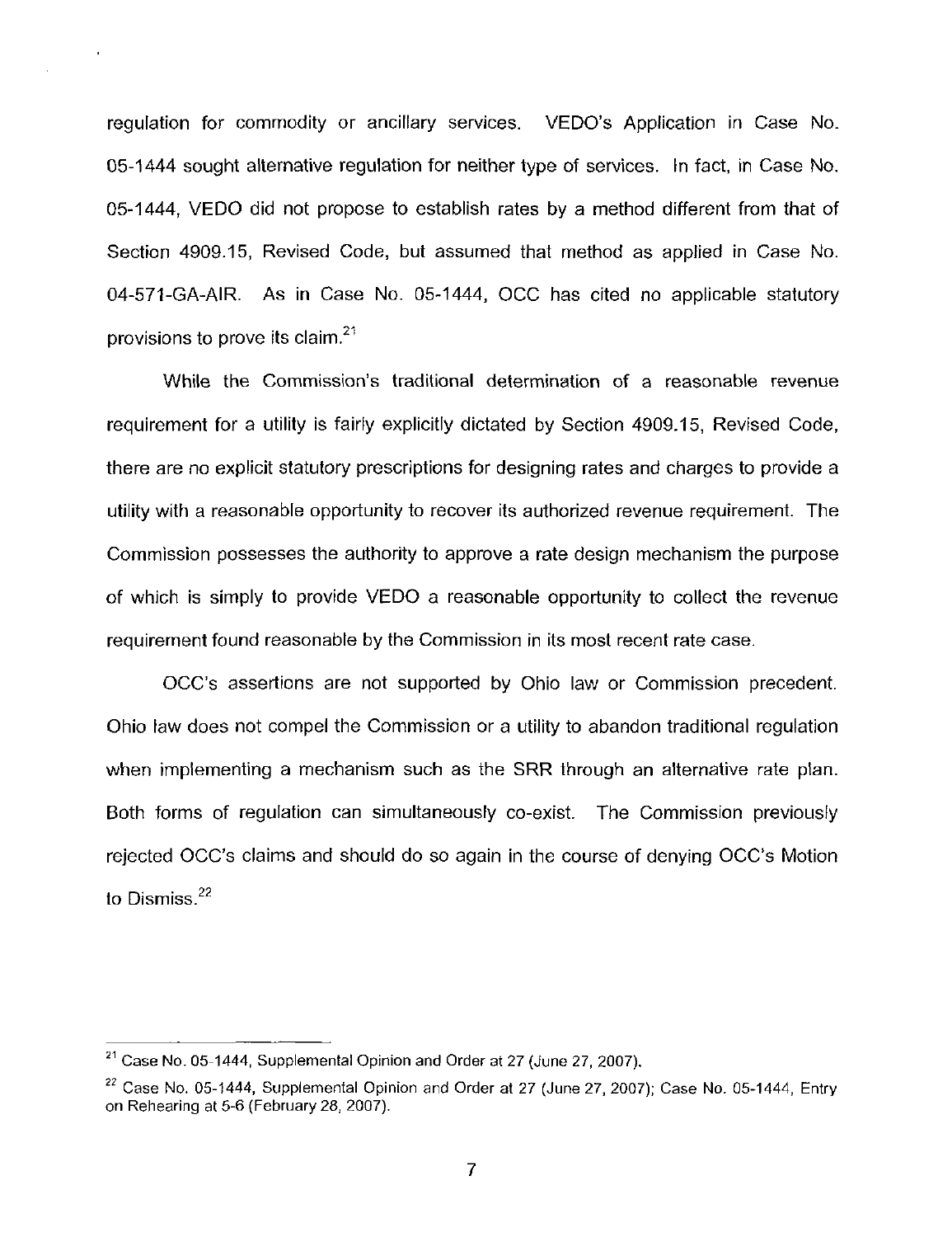# C. No legal authority, statute or otherwise, precludes VEDO from asking for an extension of the accounting authority.

OCC asserts that VEDO's Application seeks to undo and relitigate the appropriate deferral period and that the appropriate time frame in which VEDO should be permitted to defer revenues is the same issue now as it was in Case No. 05-1444.<sup>23</sup> OCC avers that the doctrine of collateral estoppel (issue preclusion) forbids VEDO from raising this issue.<sup>24</sup> Similarly, OCC also claims that VEDO's proper avenue to change the ending date of the deferrals was to file an application for rehearing of the Commission's Supplemental Opinion and Order.<sup>25</sup>

The January 2007 Stipulation approved by the Commission in its Supplemental Opinion and Order explicitly provides that the pilot program would last two years and the deferrals would begin on October 1, 2006. $^{26}$  Additionally, the Commission required its approval for an extension of the SRR mechanism, including the necessary accounting authority underlying the  $SRR<sup>27</sup>$  In accordance with the January 2007 Stipulation and the Commission's Supplemental Opinion and Order, VEDO's Application asks for an extension of the accounting authority from October 1, 2008 until final resolution of VEDO's currently pending rate case. $^{28}$ 

VEDO is not asking the Commission to reconsider its Supplemental Opinion and Order. Nor is VEDO attempting to collaterally attack the end date of the accounting authority granted in Case No. 05-1444. It is simply asking for an extension of the

 $^{23}$  Motion to Dismiss at 10-11 (June 27, 2008).

 $^{24}$  Id.

 $^{25}$  *id.* at 11-12.

 $^{26}$  Supplemental Opinion and Order at 6, 8 (June 27, 2007).

 $^{27}$  *Id.* at 19.

 $^{28}$  Application at 2-4 (May 23, 2008).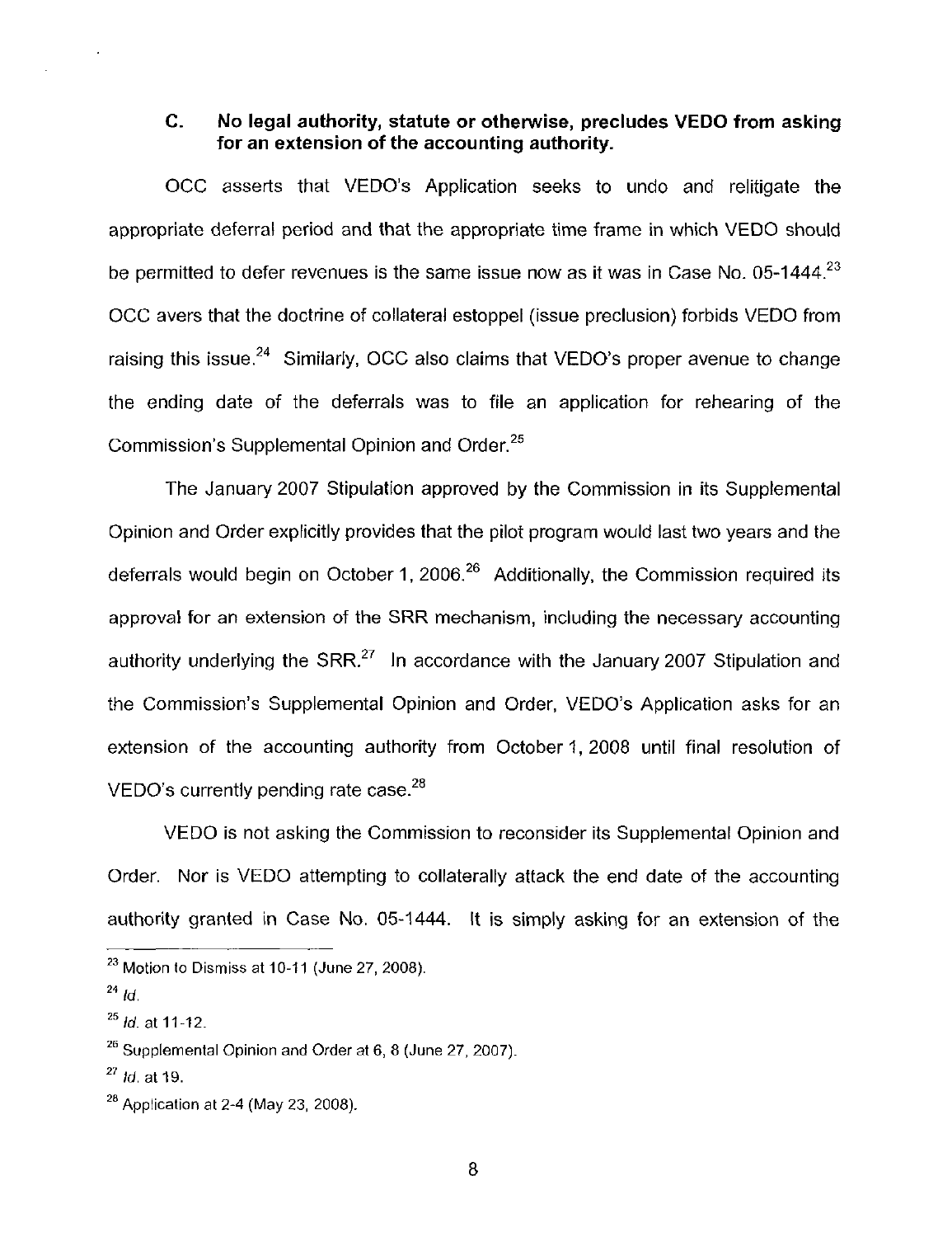accounting treatment necessary to implement the SRR, as contemplated by the Commission's Supplemental Opinion and Order. OCC's attempts at obscuring the legal issues at bar should be discarded. VEDO had no reason to file an Application for Rehearing of the Supplemental Opinion and Order. The Commission's January 10, 2007 Entry, February 28, 2007 Entry on Rehearing, and June 27, 2007 Supplemental Opinion and Order approved the very deferral period that VEDO and the other signatories to the January 2007 Stipulation asked the Commission to approve. VEDO's request to continue its accounting authority is required by the January 2007 Stipulation as well as the Supplemental Opinion and Order and VEDO is merely following the Commission's orders in this proceeding.

In fact, the doctrines of claim and issue preclusion that OCC tout actually bar OCC from pursuing the claims made in its Motion to Dismiss. $^{29}$  The Commission previously approved the same accounting authority requested in this case<sup>30</sup> and the Ohio Supreme Court dismissed OCC's appeal of this very issue.<sup>31</sup> Indeed, VEDO only seeks to "continue its previously-granted authority ... In the same manner" as authorized in Case No. 05-1444.<sup>32</sup> Similarly, in Case No. 05-1444, the Commission addressed OCC's claim regarding the legality of simultaneously regulating a utility under both an alternate rate plan and traditional rate of return regulation. $33$  OCC did not

 $^{29}$  63 Ohio Jur. 3d Judgments § 381. For a Commission discussion of these doctrines, see In the Matter of the Complaint of Warren Jay Yerian v. Buckeye Rural Electric Cooperative, Inc., Case No. 05-886-EL-CSS, Entry at 3-4 (August 24, 2005).

 $^{30}$  Case No. 05-1444, Commission Entry at 3 (January 10, 2007); Case No. 05-1444, Supplemental Opinion and Order at 25-26 (June 27, 2007).

<sup>&</sup>lt;sup>31</sup> Ohio Consumers' Counsel v. Pub. Util., Comm., 08/29/2007 Case Announcements, 2007-Ohio-4285.

 $32$  Application at 4 (May 23, 2008).

 $^{33}$  Case No. 05-1444, Supplemental Opinion and Order at 27; Case No. 05-1444, Entry on Rehearing at 6 (February 28, 2007).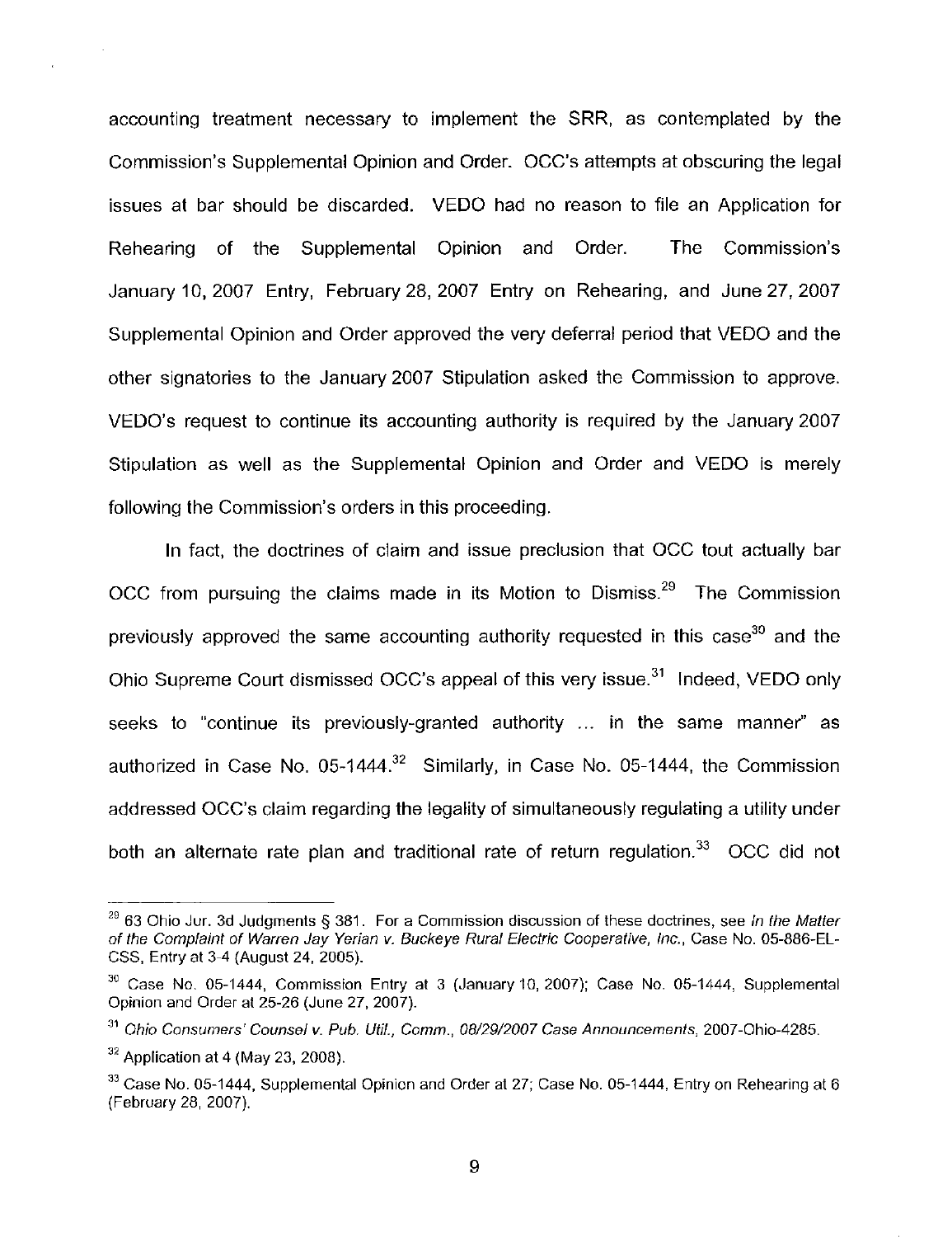include this claim in its April 30, 2007 appeal to the Ohio Supreme Court. $34$  Further, when the Commission classified Case No. 05-1444 as an alternative regulation case, OCC failed to bring the required interlocutory appeal of the ruling and the Commission blocked OCC from raising the issue again due to this procedural failure. $35$ 

OCC Is overtly making a backdoor attempt to have the Commission address established issues again and the Commission should bar OCC from revisiting the Commission's previous decisions. OCC previously raised, and the Commission addressed, each of the issues put forth by OCC, and the doctrines of claim and issue preclusion should prevent OCC from once again attempting to put these issues into play.

<sup>&</sup>lt;sup>34</sup> Ohio Consumers' Counsel v. Pub. Util. Comm. of Ohio, Case No. 2007-0781, Notice of Appeal (April 30, 2007).

 $35$  Case No. 05-1444, Supplemental Opinion and Order at 10 (June 27, 2007); Case No. 05-1444, Attorney Examiner Entry at 5-6 (January 10, 2007).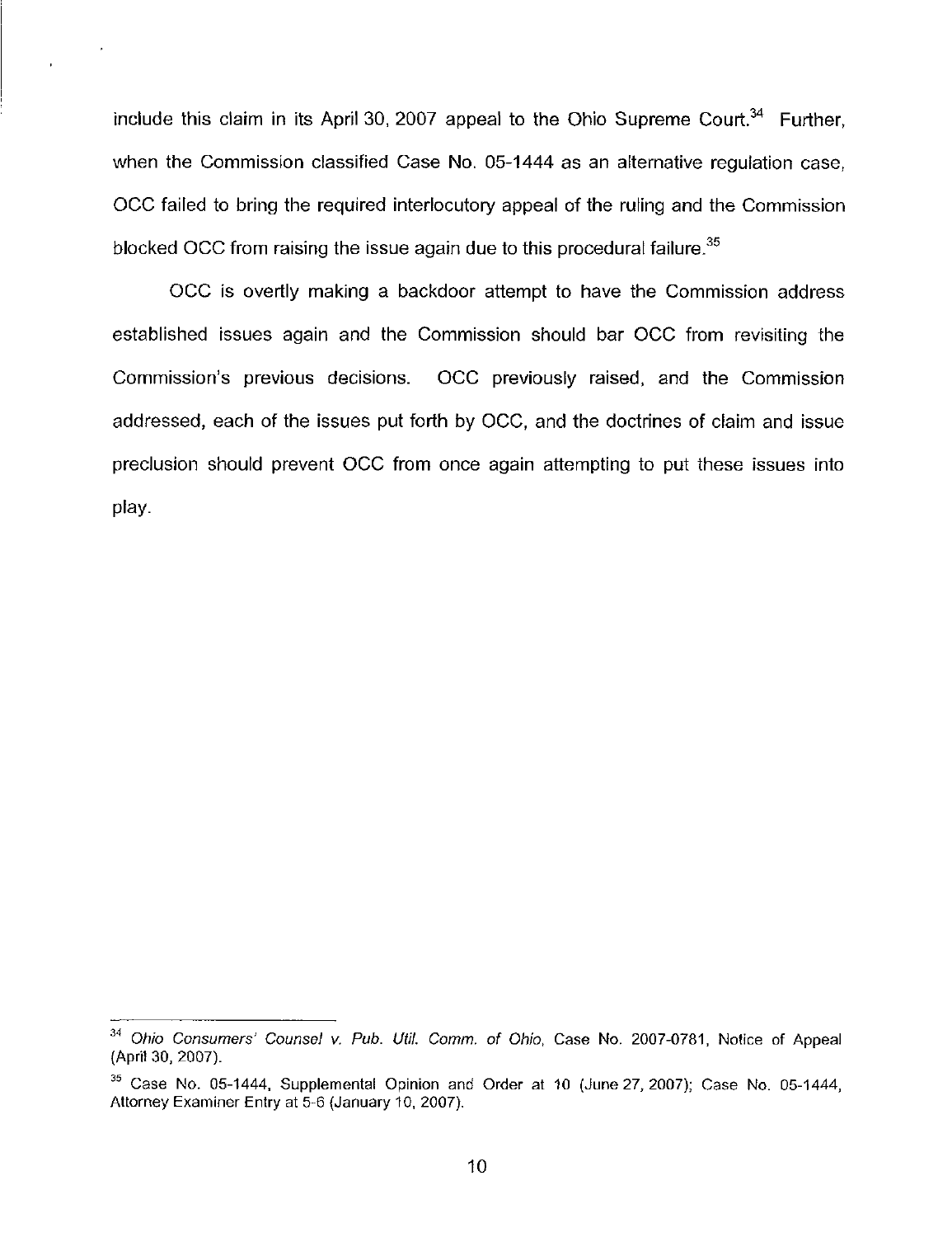# **III. CONCLUSION**

Wherefore, for the reasons discussed herein, the Commission should deny OCC's Motion to Dismiss.

Respectfully submitted.

Bept m. Clan

Gretchen J. Hummel Lisa G. McAlister Joseph M. Clark McNees Wallace & Nurick LLC 21 East State Street, 17<sup>th</sup> Floor Columbus, Ohio 43215 (614) 469-8000 (T) (614) 469-4653 (F) [ghummel@mwncmh.com](mailto:ghummel@mwncmh.com)  lmcalister(gmwncmh.com [jclark@mwncmh.com](mailto:jclark@mwncmh.com) 

Attorneys for Vectren Energy Delivery of Ohio, Inc.